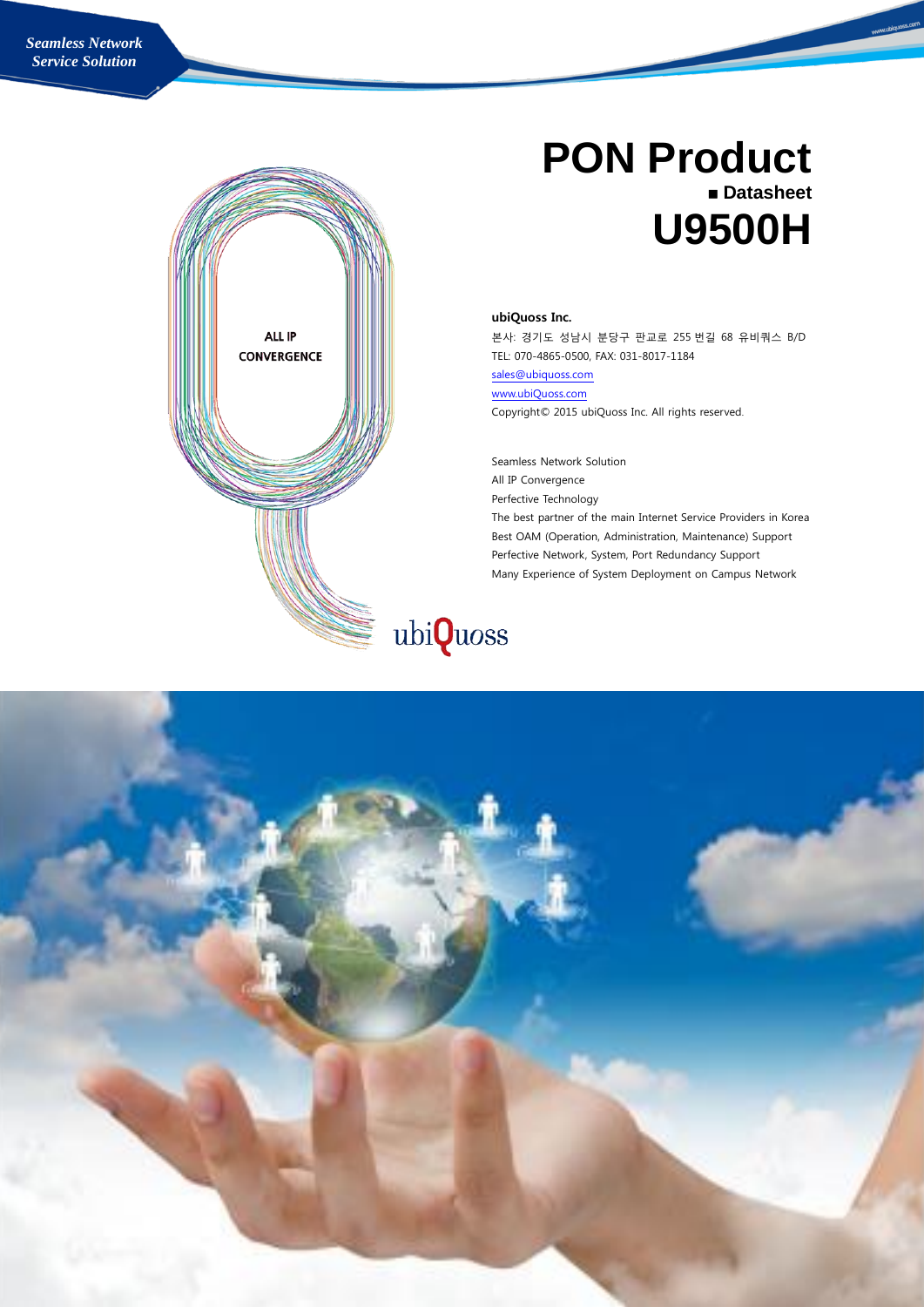## **Table of Contents**

www.ubiqu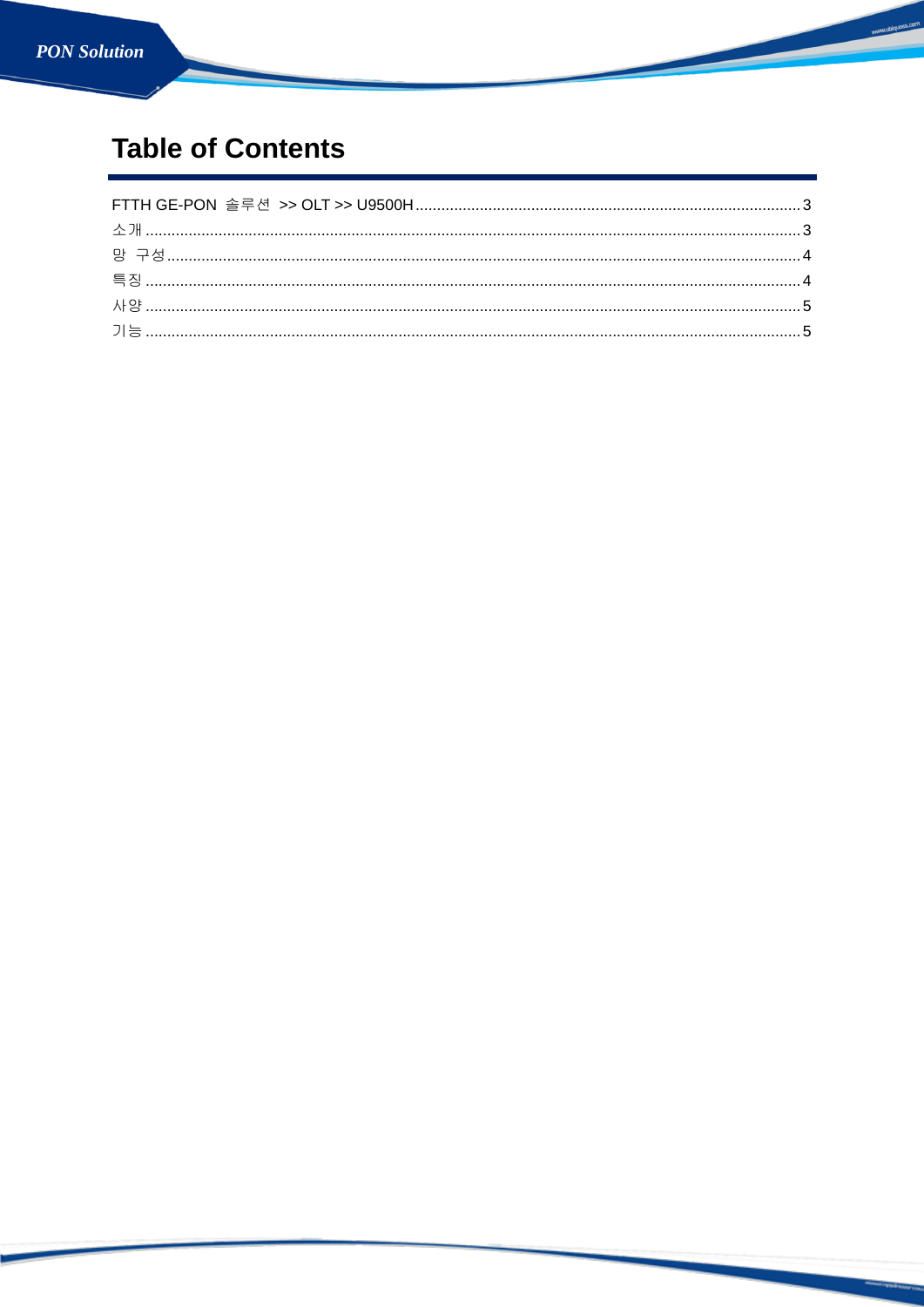# <span id="page-2-0"></span>TH GE-PON 솔루션 >> OLT >> U9500H



### <span id="page-2-1"></span>소개

10GE PON OLT인 U9500H는 유비쿼스의 기술력이 집약된 최첨단의 FTTH 플랫폼입니다

가입자 슬롯이 10 개인 Chassis-Type 시스템으로서 가입자 라인 카드는 탈착 가능한 8-ports 1G EPON 및 10G EPON 인터페이스와 업링크 8-ports 1G/10G로 구성되어 있습니다. Ubiquoss U9500H는 PON 구간의 전송속도가 상향 및 하향 1Gbps/10Gbps 대칭과 비대칭 구조를 지원하며, 외부 망의 L2 또는 L3 스위치와 연동 가능한 업 링크 인터페이스를 가지고 있습니다. 또한, FTTH(Fiber To The Home) 서비스를 제공할 수 있는 10G-EPON 기반의 OLT 시스템으로서 고성능의 네트워크 환경을 구축할 수 있는 최적의 제품입니다.

단일 섀시 내에 10GE 카드모듈과 1GE 카드모듈을 동시에 장착할 수 있기 때문에 서비스 종류 및 수용 가입자 수에 따라 선택적으로 PON 모듈을 사용할 수 있으며 이로인해 비록 초기에 1G로 망을 구축하였다 하더라도 추후에 큰 부담없이 10G로 전환할 수 있게 합니다.

U9500H는 수용 가능한 L3 host 수로서 128K의 엔트리를 지원하며 PON LLID, VLDAN 및 CoS 별로 패킷미터링은 물론 rate limt 과 shaping 기능을 정교하게 제공할 수 있으며, Video Streaming 중심의 고품질 VoD나 IPTV를 포함하는 VoIP, 유무선 통합 서비스 등의 고품질 멀티미디어 서비스 제공에 필수적인 초대용량 트래픽 처리가 가능합니다.

현재의 UHD급 비디오 중심의 데이터 서비스 추세를 고려할 때 가입자 당 제공 대역폭을 현행 기준 대역폭인 100Mbps 수준에서 추후 1Gbps로 상향 조정해야 할 필요성이 임박함에 따라 멀지 않은 미래에 있을 망교체나 망진화의 고민을 해소할 수 있는 최적의 솔루션입니다.

기본적으로 통신사업자들의 비즈니스 및 일반가정 가입자 모두에게 1Gbps급의 광대역 서비스 환경을 제공할 수 있으며, 모바일 네트워크의 백홀 구간에도 적용될 수 있습니다. 소형 및 대영 MDU(Multi Dwelling Unit)을 통하여 효과적인 FTTB/FTTC 형태의 가입자 망 구축에도 활용됩니다.

효율적인 업링크 인터페이스를 위해 8포트 1GE 카드 및 8포트 10GE 카드를 제공하며 다양한 SFP/XFP 광모듈을 지원합니다. 안정적인 서비스 제공을 위해 U9500H는 스위치 및 전원부의 이중화를 지원함으로써 서비스 중단을 최소화하고 시스템 가동 시간을 극대화하여 높은 가용성을 제공합니다. 또한 DPoE (Docsis Provisioning over EPON) 기능의 탑재를 통하여 케이블서비스 사업자의 서비스 영역에 대해 기존과 동일한 망유지보수 체계를 유지하면서 EPON의 경제적이고 효율적인 서비스 이점을 제공할 수 있습니다.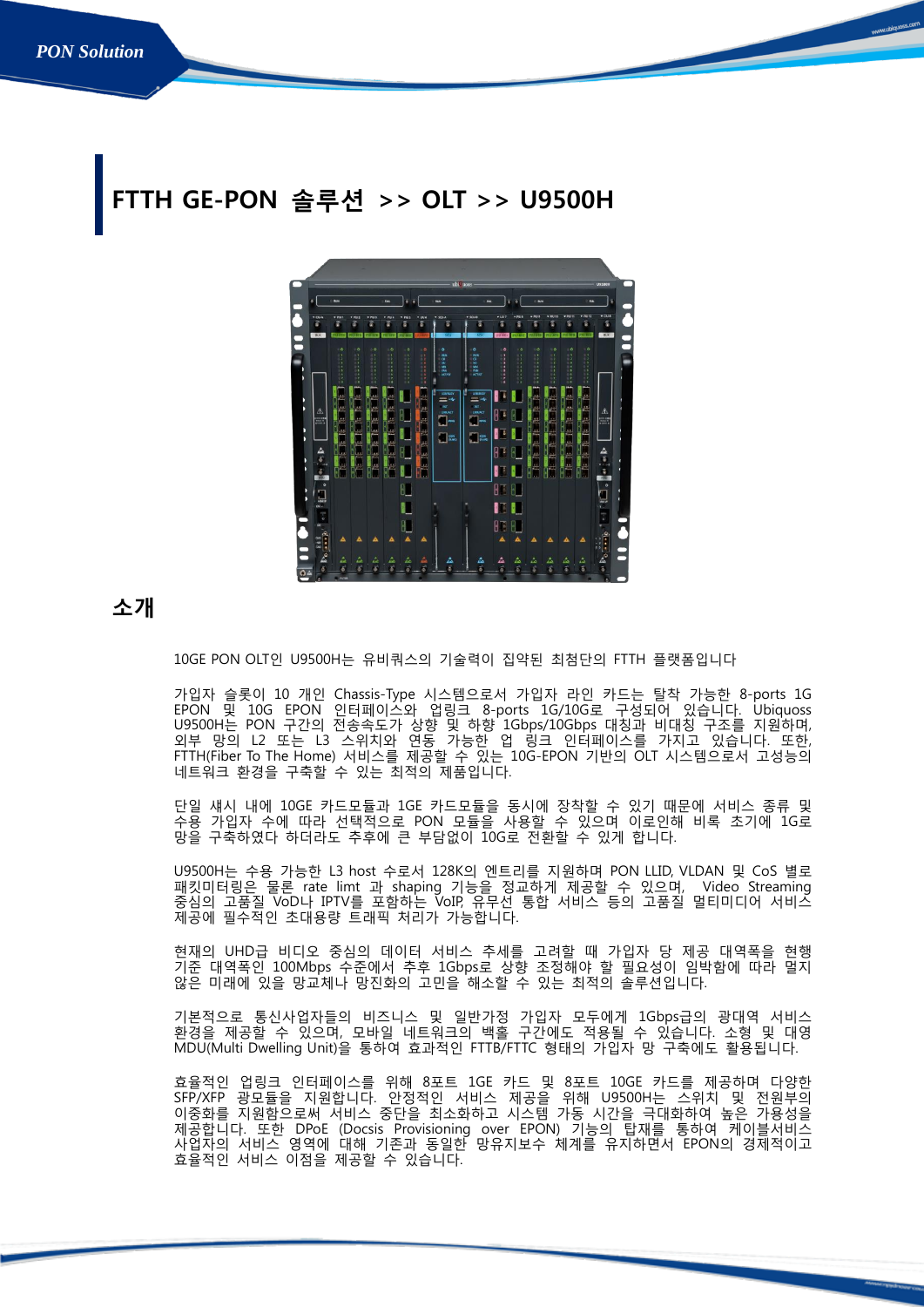#### *PON Solution*

<span id="page-3-0"></span>망 구성



<span id="page-3-1"></span>특징

- PON/Gigabit 인터페이스 유닛
- 모듈당 8 포트 GE-PON/GPON 인터페이스 지원 (최대 64xGE-PON/GPON 포트)
- 10G-EPON 수용하는 FTTx 지원 OLT 시스템
- 10G 및 1G GE-PON 모듈을 동시 수용하는 플랫폼
- 1920 Gbps 논블럭킹 스위치패브릭, 최대 1.44 BPPS 스루풋
- 전용 처리칩 채택을 통한 정교한 트래픽관리 기능 제공(PON LLID, VLAN 및 CoS 별) 스위치 및 제어부 모듈 이중화 지원
- 2GB 주기억장치, 1GB(OS)/128MB(Config)/2MB(BSP) 플래시메모리
- 10 개의 PON 모듈 슬롯(8 포트 10G EPON 카드 또는 8 포트 1G EPON 카드 삽입)
	- 모듈당 8x10G PON 포트 지원 (섀시 당 최대 80x10G PON 포트), 또는
	- 모듈당 8x1GE 포트 지원 (섀시 <sup>당</sup> 최대 80x1G PON 포트)
	- 2 개의 업링크 모듈 슬롯 (8 포트 10GE 카드 또는 8 포트 1GE 카드 삽입)
		- 모듈당 8x10GE 포트 지원 (섀시 당 최대 16x10GE 포트), 또는
		- 모듈당 8x1GE 포트 지원 (섀시 당 최대 16x1GE 포트)
		- 다양한 SFP/XFP 광모듈 지원
- 최대 256K MAC 주소 지원
- 최대 128K 라우팅 엔트리 지원
- IPv6 H/W 지원
- 이중화 구조의 안정적인 전원공급유닛
	- Power : DC -48V
- 3 개의 팬 모듈 지원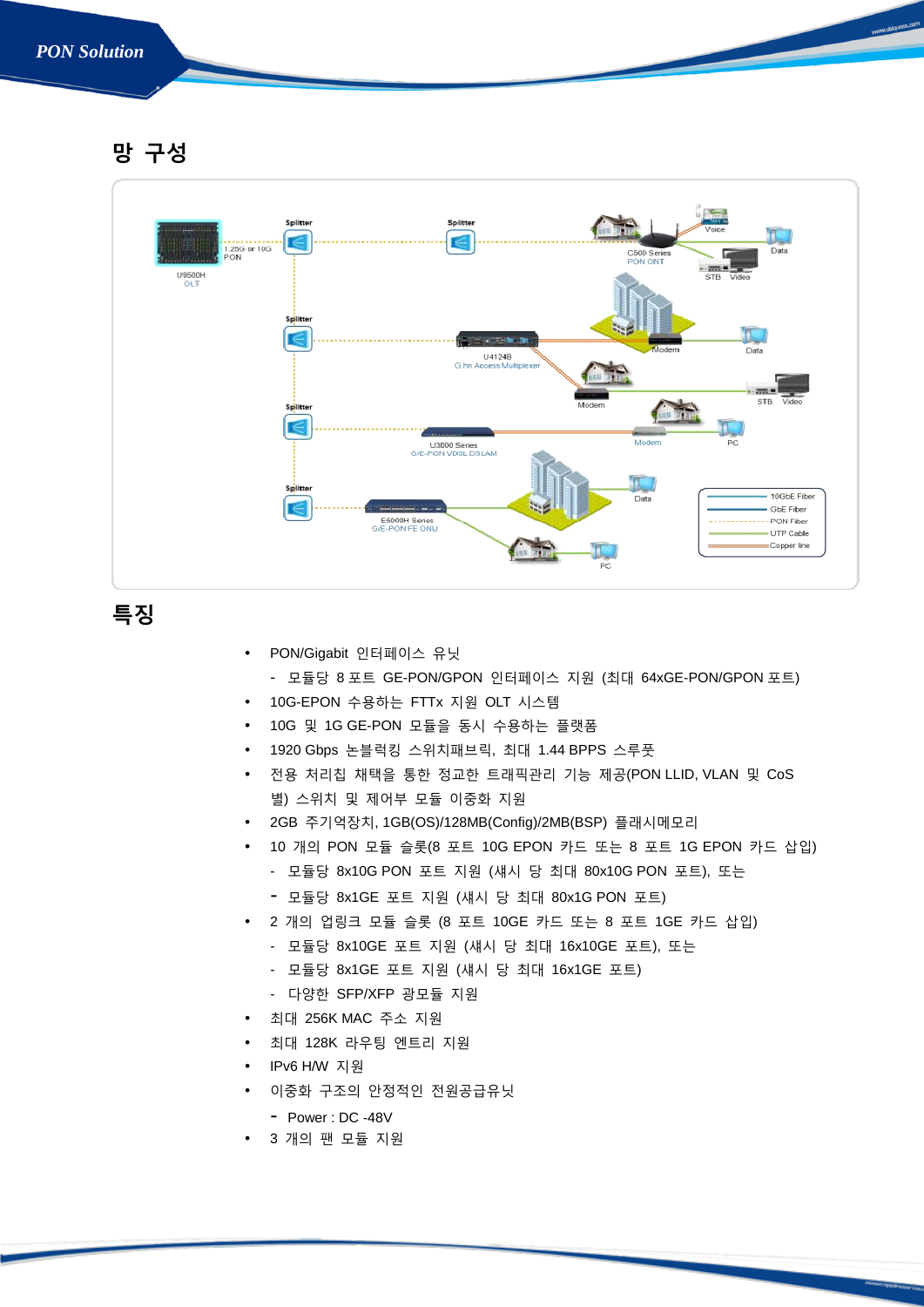### *PON Solution*

## <span id="page-4-0"></span>사양

| 제품 사양                          |                                                   |  |  |
|--------------------------------|---------------------------------------------------|--|--|
| System Architecture & Console  | UpLink Slot (LIU) 2EA<br>- 1GE * 8 ports per Slot |  |  |
|                                | - 10GE * 8 ports per Slot                         |  |  |
|                                | PON Slot (PIU) 10EA                               |  |  |
|                                | - 1G-EPON * 8 ports per Slot                      |  |  |
|                                | - 10G-EPON * 8 ports per Slot                     |  |  |
| Slot capacity                  | 14 slots                                          |  |  |
| Full-duplex Switching Capacity | 1920 Gbps                                         |  |  |
| System Throughput              | 1.44 BPPS                                         |  |  |
| Memory                         | 2GB Main Memory                                   |  |  |
|                                | 1GB (NAND), 128MB(NOR), 2MB(NOR) FLASH Memory     |  |  |
| <b>Physical Dimension</b>      | 443mm(W) x 435mm(H) x 295mm(D) :                  |  |  |
|                                | 19 inch Rack Mount, 10 RU height                  |  |  |
| Chassis per rack               | 4 chassis(2200mm: 45RU)                           |  |  |
| 전원                             |                                                   |  |  |
| <b>Total power Consumption</b> | Max. 1500W                                        |  |  |
| Rated input voltage            | $-48VDC$                                          |  |  |
| 환경 조건                          |                                                   |  |  |
| Temperature                    | $0 \sim 50^{\circ}$ C (-20 ~ 60 $^{\circ}$ C)     |  |  |
| Humidity                       | 90%                                               |  |  |
| Management Interfaces          | RS-232C, 10/100 Base-T                            |  |  |

www.ubiqu

 $\overline{\phantom{0}}$ 

### <span id="page-4-1"></span>기능

| 항목          | 설명                                                                                                                                                                                                                                                                                                                                                                                                                                                                                                                                                                                                                                                                                                                                                                                                                                                                                                   |
|-------------|------------------------------------------------------------------------------------------------------------------------------------------------------------------------------------------------------------------------------------------------------------------------------------------------------------------------------------------------------------------------------------------------------------------------------------------------------------------------------------------------------------------------------------------------------------------------------------------------------------------------------------------------------------------------------------------------------------------------------------------------------------------------------------------------------------------------------------------------------------------------------------------------------|
| <b>EPON</b> | Max 4 bidirectional unicast LLID per ONU<br>Max 4 bidirectional unicast LLID per ONU<br>Max 256 bidirectional unicast LLID per OLT port<br>$\cdot$ Wire speed processing<br>. 1.25Gbps/10Gbps upstream/downstream Symmetric rate<br>1.25Gbps/10Gbps upstream/downstream Asymmetric rate<br>128-bit Advanced Encryption Standard (AES) encryption engine for PON security and<br>privacy<br>with up to 128 unique keys.<br>· AES-128 Downstream Encryption<br>• Forward Error Correction (FEC) encoding and decoding<br>Flexible optical transceiver interface for multiple vendor support.<br>· Hardware-based configurable Dynamic Bandwidth Allocation (DBA)<br>IEEE 802.1D bridging: 8K MAC Address learning and aging on local interface<br>$\bullet$<br>IEEE 802.1p with four priority queues<br>$\bullet$<br>IEEE 802.1Q VLAN mapping<br>$\bullet$<br>Supports Local and Remote Loop-back test |
| $\sqrt{2}$  | $·$ MAC address<br>- Max 256K Mac Address Table<br>- Limiting No. of MAC Address per Subscriber<br>- Enable/Disable MAC Learning<br>- Configurable Learned MAC aging tim<br>VLAN                                                                                                                                                                                                                                                                                                                                                                                                                                                                                                                                                                                                                                                                                                                     |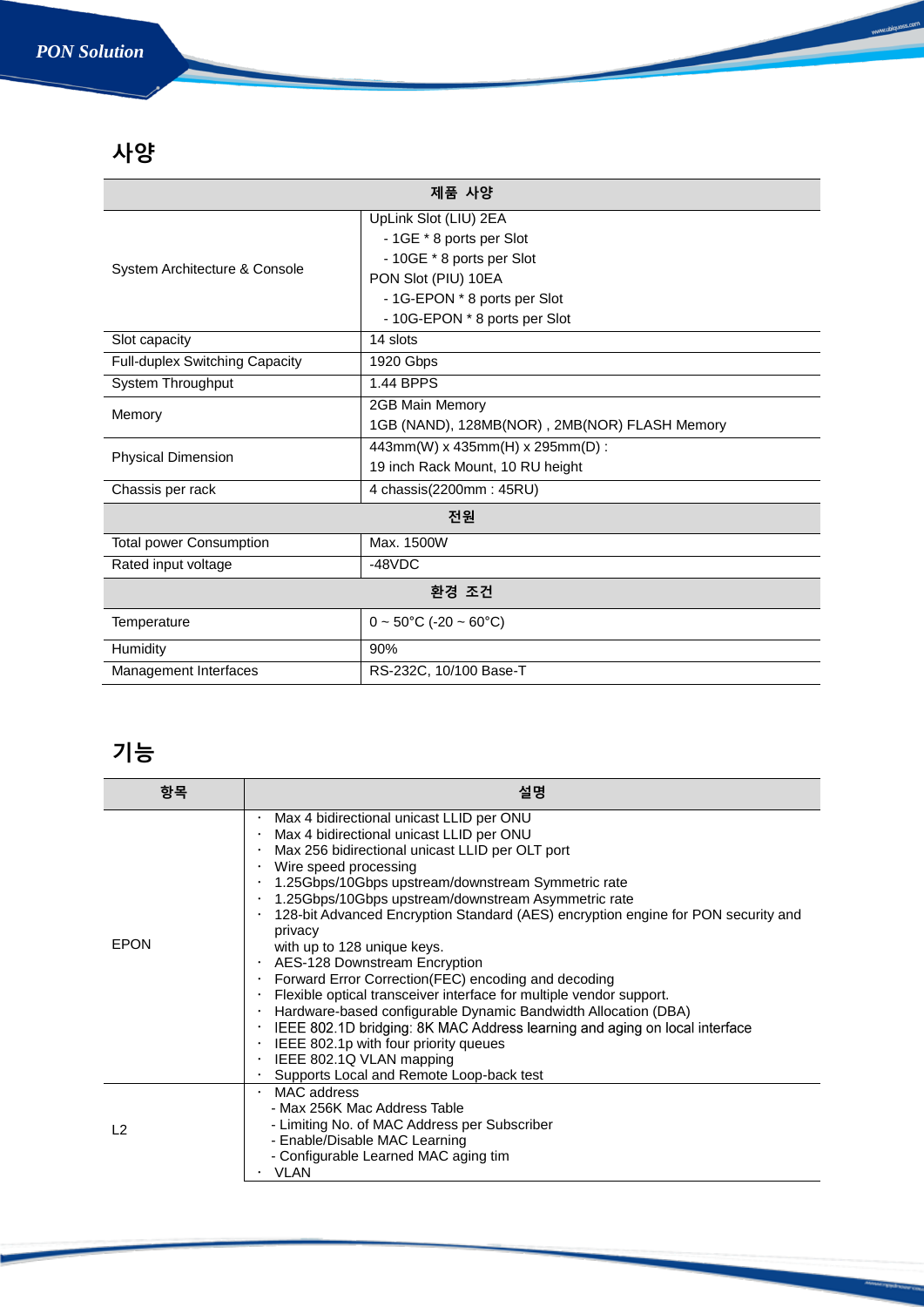| $-802.1$ ad Q-in-Q<br>- Tagging/Stacking<br>- Port to VLAN Mapping<br>- Service to VLAN Mapping<br>Link Aggregation<br>$\bullet$<br>- 802.3ad Link Aggregation<br>- Load-balancing based on source and destination MAC/IP<br><b>Spanning Tree</b><br>- 802.1d Spanning Tree Protocol(STP)<br>- 802.1w Rapid STP(RSTP)<br>- 802.1s Multiple STP(MSTP)<br>- Rapid Per VLAN Spanning Tree Plus(RPVST+)<br>$\bullet$<br>Routing<br>- Static Routing<br>- $RIPv2(IPv4)$<br>- RIPng(IPv6)<br>- OSPFv2(IPv4)/v3(IPv6)<br>$-$ IS-IS<br>- BGP4(IPv4)/4+(IPv6)<br>- $VRRPv2(IPv4)/v3(IPv6)$ |  |
|-----------------------------------------------------------------------------------------------------------------------------------------------------------------------------------------------------------------------------------------------------------------------------------------------------------------------------------------------------------------------------------------------------------------------------------------------------------------------------------------------------------------------------------------------------------------------------------|--|
|                                                                                                                                                                                                                                                                                                                                                                                                                                                                                                                                                                                   |  |
|                                                                                                                                                                                                                                                                                                                                                                                                                                                                                                                                                                                   |  |
|                                                                                                                                                                                                                                                                                                                                                                                                                                                                                                                                                                                   |  |
|                                                                                                                                                                                                                                                                                                                                                                                                                                                                                                                                                                                   |  |
|                                                                                                                                                                                                                                                                                                                                                                                                                                                                                                                                                                                   |  |
|                                                                                                                                                                                                                                                                                                                                                                                                                                                                                                                                                                                   |  |
|                                                                                                                                                                                                                                                                                                                                                                                                                                                                                                                                                                                   |  |
|                                                                                                                                                                                                                                                                                                                                                                                                                                                                                                                                                                                   |  |
|                                                                                                                                                                                                                                                                                                                                                                                                                                                                                                                                                                                   |  |
|                                                                                                                                                                                                                                                                                                                                                                                                                                                                                                                                                                                   |  |
|                                                                                                                                                                                                                                                                                                                                                                                                                                                                                                                                                                                   |  |
|                                                                                                                                                                                                                                                                                                                                                                                                                                                                                                                                                                                   |  |
|                                                                                                                                                                                                                                                                                                                                                                                                                                                                                                                                                                                   |  |
|                                                                                                                                                                                                                                                                                                                                                                                                                                                                                                                                                                                   |  |
|                                                                                                                                                                                                                                                                                                                                                                                                                                                                                                                                                                                   |  |
|                                                                                                                                                                                                                                                                                                                                                                                                                                                                                                                                                                                   |  |
|                                                                                                                                                                                                                                                                                                                                                                                                                                                                                                                                                                                   |  |
|                                                                                                                                                                                                                                                                                                                                                                                                                                                                                                                                                                                   |  |
|                                                                                                                                                                                                                                                                                                                                                                                                                                                                                                                                                                                   |  |
|                                                                                                                                                                                                                                                                                                                                                                                                                                                                                                                                                                                   |  |
| - PBR(Policy Based Routing)                                                                                                                                                                                                                                                                                                                                                                                                                                                                                                                                                       |  |
| - ECMP Max 8 Routes: Restricted by Software - Max 128K Routing Entries                                                                                                                                                                                                                                                                                                                                                                                                                                                                                                            |  |
| Multicast                                                                                                                                                                                                                                                                                                                                                                                                                                                                                                                                                                         |  |
| - PIM-SM                                                                                                                                                                                                                                                                                                                                                                                                                                                                                                                                                                          |  |
| - PIM-SSM<br>L <sub>3</sub>                                                                                                                                                                                                                                                                                                                                                                                                                                                                                                                                                       |  |
| $-$ IGMP $v2/v3$                                                                                                                                                                                                                                                                                                                                                                                                                                                                                                                                                                  |  |
| - IGMP Proxy                                                                                                                                                                                                                                                                                                                                                                                                                                                                                                                                                                      |  |
| - Max 64K Group Support                                                                                                                                                                                                                                                                                                                                                                                                                                                                                                                                                           |  |
| - IGMP snooping                                                                                                                                                                                                                                                                                                                                                                                                                                                                                                                                                                   |  |
| - IGMP Join/Leave                                                                                                                                                                                                                                                                                                                                                                                                                                                                                                                                                                 |  |
| - PIM-ECMP Support                                                                                                                                                                                                                                                                                                                                                                                                                                                                                                                                                                |  |
| - IGMP Join Filter/Count Limit                                                                                                                                                                                                                                                                                                                                                                                                                                                                                                                                                    |  |
| $\cdot$ DHCP                                                                                                                                                                                                                                                                                                                                                                                                                                                                                                                                                                      |  |
| - DHCP Server/Relay                                                                                                                                                                                                                                                                                                                                                                                                                                                                                                                                                               |  |
| - Blocks illegal IP users                                                                                                                                                                                                                                                                                                                                                                                                                                                                                                                                                         |  |
| - DHCP option82                                                                                                                                                                                                                                                                                                                                                                                                                                                                                                                                                                   |  |
| - DHCP Snooping                                                                                                                                                                                                                                                                                                                                                                                                                                                                                                                                                                   |  |
| - DAI(Dynamic ARP Inspection)                                                                                                                                                                                                                                                                                                                                                                                                                                                                                                                                                     |  |
| DBA(Dynamic Bandwidth Allocation)                                                                                                                                                                                                                                                                                                                                                                                                                                                                                                                                                 |  |
| Support LLID for GEPON                                                                                                                                                                                                                                                                                                                                                                                                                                                                                                                                                            |  |
| Classification                                                                                                                                                                                                                                                                                                                                                                                                                                                                                                                                                                    |  |
| - Flow Classification through ICAP and VCAP - Layer 2/L3 Lookups                                                                                                                                                                                                                                                                                                                                                                                                                                                                                                                  |  |
|                                                                                                                                                                                                                                                                                                                                                                                                                                                                                                                                                                                   |  |
| - Layer 3 Interface Trust DSCP                                                                                                                                                                                                                                                                                                                                                                                                                                                                                                                                                    |  |
| - VLAN Trust Outer Dot1P                                                                                                                                                                                                                                                                                                                                                                                                                                                                                                                                                          |  |
| - Port Trust DSCP                                                                                                                                                                                                                                                                                                                                                                                                                                                                                                                                                                 |  |
| - Port Trust Inner                                                                                                                                                                                                                                                                                                                                                                                                                                                                                                                                                                |  |
| $\cdot$ Actions                                                                                                                                                                                                                                                                                                                                                                                                                                                                                                                                                                   |  |
| - Buffer management / Queuing / Scheduling / Shaping                                                                                                                                                                                                                                                                                                                                                                                                                                                                                                                              |  |
| QoS<br><b>Buffer Management</b><br>$\bullet$                                                                                                                                                                                                                                                                                                                                                                                                                                                                                                                                      |  |
| - Ingress/Egress Admission Control (per port, service pool, priority group) - Traffic                                                                                                                                                                                                                                                                                                                                                                                                                                                                                             |  |
| Management (BST: Buffer Statistics Tracking)                                                                                                                                                                                                                                                                                                                                                                                                                                                                                                                                      |  |
| - Mirrored Traffic                                                                                                                                                                                                                                                                                                                                                                                                                                                                                                                                                                |  |
| - Stacking QoS-ASF to reduce latency for larger packet size                                                                                                                                                                                                                                                                                                                                                                                                                                                                                                                       |  |
| Queue<br>$\bullet$                                                                                                                                                                                                                                                                                                                                                                                                                                                                                                                                                                |  |
| - 106 nodes per port                                                                                                                                                                                                                                                                                                                                                                                                                                                                                                                                                              |  |
| - SPQ, DWRR, Hybrid (SPQ+DWRR)                                                                                                                                                                                                                                                                                                                                                                                                                                                                                                                                                    |  |
| VLAN/Traffic Shaping by EAV, byte and packet mode<br>$\bullet$                                                                                                                                                                                                                                                                                                                                                                                                                                                                                                                    |  |
| - MIN/MAX bandwidth guarantee on egress port, queues and Scheduling node                                                                                                                                                                                                                                                                                                                                                                                                                                                                                                          |  |
| · Packet Filtering                                                                                                                                                                                                                                                                                                                                                                                                                                                                                                                                                                |  |
| - Netbios, NBT filtering                                                                                                                                                                                                                                                                                                                                                                                                                                                                                                                                                          |  |
| - DHCP filtering                                                                                                                                                                                                                                                                                                                                                                                                                                                                                                                                                                  |  |
| Security<br>- Packet filtering with ACLs                                                                                                                                                                                                                                                                                                                                                                                                                                                                                                                                          |  |
| - Ether type VLAN ID<br>- Destination/Source IP address                                                                                                                                                                                                                                                                                                                                                                                                                                                                                                                           |  |

www.ubiquoss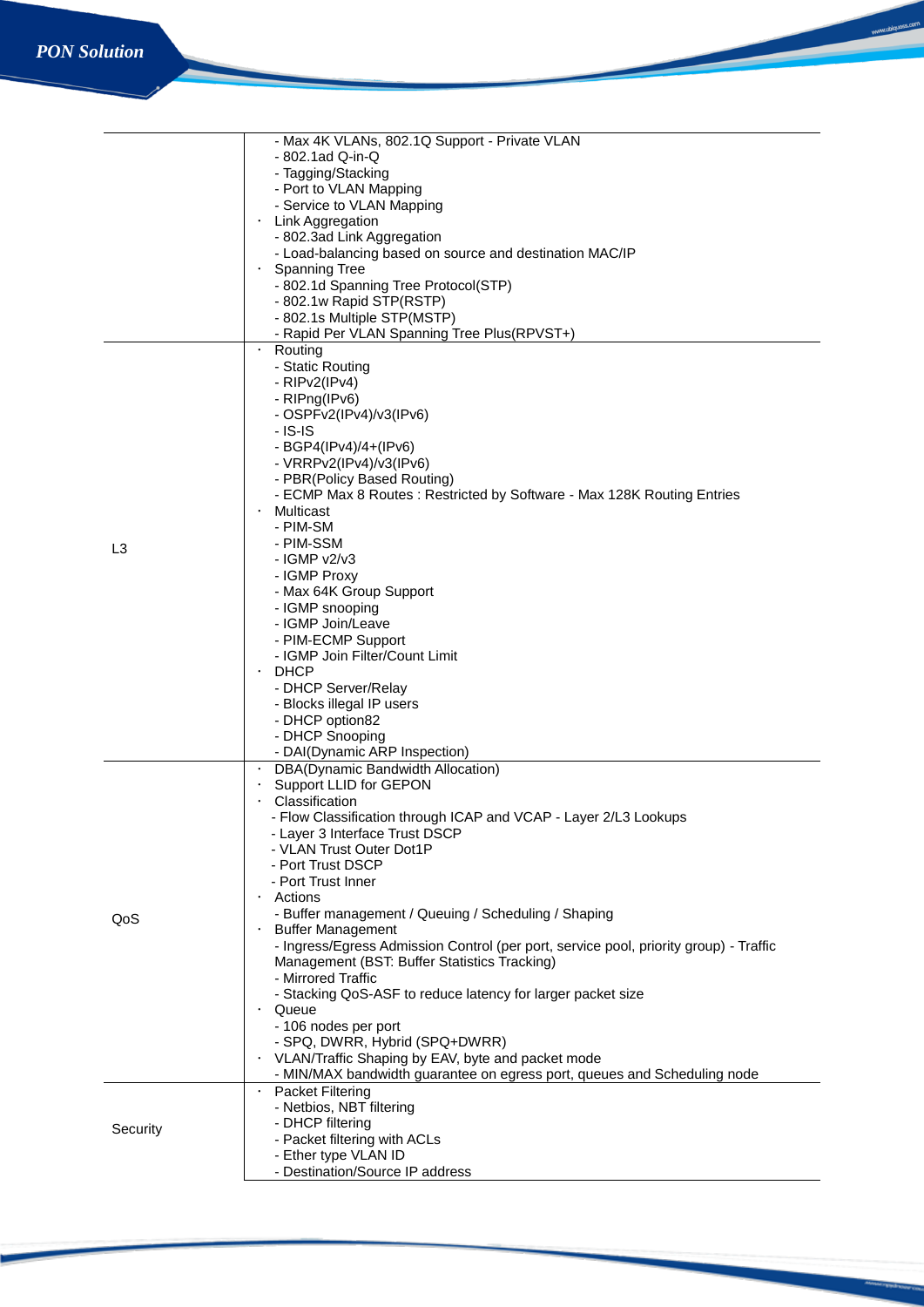|                        | Enable/Disable data encryption upstream/downstream                                                                                                                                                                                                                                                                  |                                    |  |  |
|------------------------|---------------------------------------------------------------------------------------------------------------------------------------------------------------------------------------------------------------------------------------------------------------------------------------------------------------------|------------------------------------|--|--|
|                        | Abnormal Traffic blocking                                                                                                                                                                                                                                                                                           |                                    |  |  |
|                        | - Block the Illegal Source MAC address                                                                                                                                                                                                                                                                              |                                    |  |  |
|                        | - ALL 0's, 1's, System Mac, Default G/W Mac                                                                                                                                                                                                                                                                         |                                    |  |  |
|                        | - Block the Illegal Source IP address                                                                                                                                                                                                                                                                               |                                    |  |  |
|                        | <b>Storming Control</b>                                                                                                                                                                                                                                                                                             |                                    |  |  |
|                        | - Broadcast, DLF, Multicast packet rate control<br>- Cut-off of illegal traffic per Source MAC<br><b>Subscriber Access Control</b><br>$\bullet$<br>- ONU/ONT auto discovery<br>- Static Mac address<br>- Mac filtering<br>- Limitation on Max Mac counts<br>Subscriber Loop Detect<br>- Port based Self Loop Detect |                                    |  |  |
|                        |                                                                                                                                                                                                                                                                                                                     |                                    |  |  |
|                        |                                                                                                                                                                                                                                                                                                                     |                                    |  |  |
|                        |                                                                                                                                                                                                                                                                                                                     |                                    |  |  |
|                        |                                                                                                                                                                                                                                                                                                                     |                                    |  |  |
|                        |                                                                                                                                                                                                                                                                                                                     |                                    |  |  |
|                        |                                                                                                                                                                                                                                                                                                                     |                                    |  |  |
|                        |                                                                                                                                                                                                                                                                                                                     |                                    |  |  |
|                        |                                                                                                                                                                                                                                                                                                                     |                                    |  |  |
|                        | $\cdot$ IP anti-spoofing                                                                                                                                                                                                                                                                                            |                                    |  |  |
|                        | ARP packet traffic limit<br>Blocking of user-to-user flows<br>Subscriber Isolation<br><b>MAC Address Anti Spoofing</b><br>• User Protection<br>- ARP spoofing / ARP cache poisoning - IP spoofing<br>- DHCP spoofing<br>- Broadcast flooding                                                                        |                                    |  |  |
|                        |                                                                                                                                                                                                                                                                                                                     |                                    |  |  |
|                        |                                                                                                                                                                                                                                                                                                                     |                                    |  |  |
|                        |                                                                                                                                                                                                                                                                                                                     |                                    |  |  |
|                        |                                                                                                                                                                                                                                                                                                                     |                                    |  |  |
|                        |                                                                                                                                                                                                                                                                                                                     |                                    |  |  |
|                        |                                                                                                                                                                                                                                                                                                                     |                                    |  |  |
|                        | - MAC address spoofing                                                                                                                                                                                                                                                                                              |                                    |  |  |
|                        | - MAC flooding                                                                                                                                                                                                                                                                                                      |                                    |  |  |
|                        | - 802.1Q tagging                                                                                                                                                                                                                                                                                                    |                                    |  |  |
|                        | <b>Access Control</b>                                                                                                                                                                                                                                                                                               |                                    |  |  |
|                        | - RADIUS,                                                                                                                                                                                                                                                                                                           |                                    |  |  |
|                        | - TACACS+                                                                                                                                                                                                                                                                                                           |                                    |  |  |
|                        | - Telnet, SNMP with ACL                                                                                                                                                                                                                                                                                             |                                    |  |  |
|                        | - DHCP, 82/60 option DHCP, PPPoE(option105) and static IP                                                                                                                                                                                                                                                           |                                    |  |  |
|                        | Protection<br>$\bullet$                                                                                                                                                                                                                                                                                             |                                    |  |  |
| <b>System Security</b> | - CPU Packet Filtering with ACL                                                                                                                                                                                                                                                                                     |                                    |  |  |
|                        | - CPU overload Packet traffic sender block                                                                                                                                                                                                                                                                          |                                    |  |  |
|                        | - TCP sync attack protection with sync cookies                                                                                                                                                                                                                                                                      |                                    |  |  |
|                        | - CPU packet rate-limit                                                                                                                                                                                                                                                                                             |                                    |  |  |
|                        |                                                                                                                                                                                                                                                                                                                     | Management                         |  |  |
|                        | - Management packet priority control                                                                                                                                                                                                                                                                                |                                    |  |  |
|                        | Others                                                                                                                                                                                                                                                                                                              |                                    |  |  |
|                        | - Gratuitous ARP                                                                                                                                                                                                                                                                                                    |                                    |  |  |
|                        | Remote Access                                                                                                                                                                                                                                                                                                       |                                    |  |  |
|                        | - Telnet, SSH, SNMP v1/v2/v3                                                                                                                                                                                                                                                                                        |                                    |  |  |
|                        | - GUI Based Management through EMS                                                                                                                                                                                                                                                                                  |                                    |  |  |
|                        | OS/Configuration                                                                                                                                                                                                                                                                                                    |                                    |  |  |
|                        | - Remote OS Upgrade using TFTP, FTP                                                                                                                                                                                                                                                                                 |                                    |  |  |
| Management             | - Dual Flash Image                                                                                                                                                                                                                                                                                                  |                                    |  |  |
|                        | - Remote Configuration Data Download                                                                                                                                                                                                                                                                                |                                    |  |  |
|                        | Others<br>$\bullet$                                                                                                                                                                                                                                                                                                 |                                    |  |  |
|                        | - NTP                                                                                                                                                                                                                                                                                                               |                                    |  |  |
|                        | - Packet monitoring with TCPDUMP                                                                                                                                                                                                                                                                                    |                                    |  |  |
|                        | - RMON, Syslog                                                                                                                                                                                                                                                                                                      |                                    |  |  |
|                        | - Type based Port, CPU Packet statistics                                                                                                                                                                                                                                                                            |                                    |  |  |
| 항목                     |                                                                                                                                                                                                                                                                                                                     | 표준                                 |  |  |
|                        |                                                                                                                                                                                                                                                                                                                     | 802.3u 100Base-X Fast Ethernet     |  |  |
|                        | 802.1D Spanning Tree Protocol                                                                                                                                                                                                                                                                                       | 802.3x Flow Control                |  |  |
| <b>IEEE Standards</b>  | 802.1w RSTP                                                                                                                                                                                                                                                                                                         | 802.3ad Link Aggregation           |  |  |
|                        | 802.1p Priority Control                                                                                                                                                                                                                                                                                             | 802.3z 1000Base-X Gigabit Ethernet |  |  |
|                        | 802.1Q VLAN                                                                                                                                                                                                                                                                                                         | 802.3ah 1G EPON                    |  |  |
|                        | 802.3 10Base-T Ethernet                                                                                                                                                                                                                                                                                             | 802.3av 10G EPON                   |  |  |
|                        | RFC 768 UDP                                                                                                                                                                                                                                                                                                         | RFC 2131 DHCP Server/Relay         |  |  |
|                        | <b>RFC 791 IP</b>                                                                                                                                                                                                                                                                                                   | RFC 2328 OSPF V2                   |  |  |
| <b>IETF Standards</b>  | <b>RFC 903 TCP</b>                                                                                                                                                                                                                                                                                                  | <b>RFC 2740 OSPF V3</b>            |  |  |
|                        | <b>RFC 1058 RIP V1</b>                                                                                                                                                                                                                                                                                              | <b>RFC 2236 IGMP V2</b>            |  |  |
|                        | <b>RFC 1112 IGMP</b>                                                                                                                                                                                                                                                                                                | RFC 3376 IGMP V3                   |  |  |

www.ubiquos